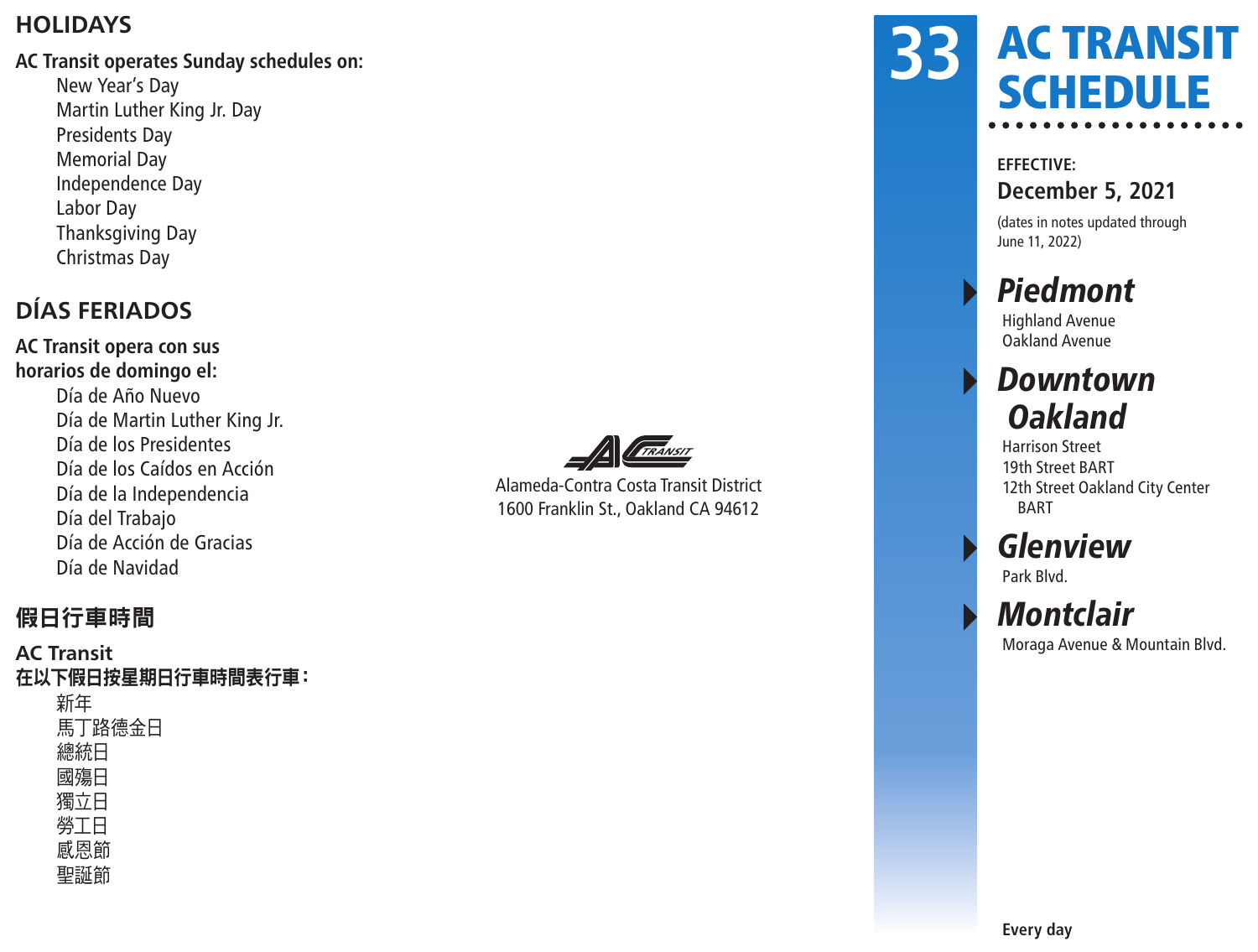# **33 Monday through Friday except holidays To Piedmont**

|        |                  |              |                |            | T.L. Berkley |                          |          |  |
|--------|------------------|--------------|----------------|------------|--------------|--------------------------|----------|--|
|        | Mountain         | Park Blvd. & | 1st Ave. &     |            | Way (20th    | Oakland Ave.             | Highland |  |
|        | Blvd. &          | MacArthur    | International  | 15th St. & | $St.$ ) &    | & MacArthur Ave. & High- |          |  |
|        | Note Moraga Ave. | Blvd.        | Blvd.          | Broadway   | Webster St.  | Blvd.                    | land Way |  |
|        | 5:48a            | 5:57a        | 6:03a          | 6:09a      | 6:12a        | 6:18a                    | 6:23a    |  |
|        | 6:08a            | 6:17a        | 6:23a          | 6:29a      | 6:32a        | 6:38a                    | 6:43a    |  |
|        | 6:28a            | 6:37a        | 6:43a          | 6:49a      | 6:52a        | 6:58a                    | 7:03a    |  |
|        | 6:48a            | 6:57a        | 7:03a          | 7:09a      | 7:12a        | 7:18a                    | 7:23a    |  |
|        | 7:08a            | 7:17a        | 7:23a          | 7:29a      | 7:32a        | 7:38a                    | 7:43a    |  |
|        | 7:28a            | 7:37a        | 7:43a          | 7:49a      | 7:52a        | 7:58a                    | 8:03a    |  |
|        | 7:48a            | 7:58a        | 8:06a          | 8:13a      | 8:16a        | 8:22a                    | 8:27a    |  |
|        | 8:08a            | 8:18a        | 8:26a          | 8:33a      | 8:36a        | 8:42a                    | 8:47a    |  |
|        | 8:28a            | 8:38a        |                | 8:53a      | 8:56a        | 9:02a                    | 9:07a    |  |
|        | 8:48a            | 8:58a        | 8:46a<br>9:06a | 9:13a      | 9:17a        | 9:23a                    | 9:28a    |  |
|        |                  |              |                |            |              |                          |          |  |
|        | 9:08a            | 9:18a        | 9:26a          | 9:33a      | 9:37a        | 9:43a                    | 9:48a    |  |
|        | 9:28a            | 9:38a        | 9:46a          | 9:53a      | 9:57a        | 10:03a                   | 10:08a   |  |
|        | 9:48a            | 9:58a        | 10:06a         | 10:13a     | 10:17a       | 10:23a                   | 10:28a   |  |
|        | 10:08a           | 10:18a       | 10:26a         | 10:33a     | 10:37a       | 10:43a                   | 10:48a   |  |
|        | 10:28a           | 10:38a       | 10:46a         | 10:53a     | 10:57a       | 11:03a                   | 11:08a   |  |
|        | 10:48a           | 10:59a       | 11:07a         | 11:14a     | 11:18a       | 11:24a                   | 11:29a   |  |
|        | 11:08a           | 11:19a       | 11:27a         | 11:34a     | 11:38a       | 11:44a                   | 11:49a   |  |
|        | 11:28a           | 11:39a       | 11:47a         | 11:54a     | 11:58a       | 12:04p                   | 12:09p   |  |
|        | 11:48a           | 11:59a       | 12:07p         | 12:14p     | 12:18p       | 12:24p                   | 12:29p   |  |
|        | 12:08p           | 12:19p       | 12:27p         | 12:34p     | 12:38p       | 12:44p                   | 12:49p   |  |
|        | 12:28p           | 12:39p       | 12:47p         | 12:54p     | 12:58p       | 1:04p                    | 1:09p    |  |
|        | 12:48p           | 12:59p       | 1:07p          | 1:14p      | 1:18p        | 1:24p                    | 1:29p    |  |
|        | 1:08p            | 1:19p        | 1:27p          | 1:34p      | 1:38p        | 1:44p                    | 1:49p    |  |
|        | 1:28p            | 1:39p        | 1:47p          | 1:54p      | 1:58p        | 2:04p                    | 2:09p    |  |
| $W-1$  |                  | 1:50p        | 1:58p          | 2:05p      | 2:09p        | 2:15p                    | 2:20p    |  |
|        | 1:48p            | 1:59p        | 2:07p          | 2:14p      | 2:18p        | 2:24p                    | 2:29p    |  |
|        | 2:08p            | 2:19p        | 2:27p          | 2:34p      | 2:38p        | 2:44p                    | 2:49p    |  |
|        | 2:28p            | 2:39p        | 2:47p          | 2:54p      | 2:58p        | 3:04p                    | 3:09p    |  |
|        | 2:48p            | 2:59p        | 3:07p          | 3:14p      | 3:18p        | 3:24p                    | 3:29p    |  |
|        | 3:08p            | 3:19p        | 3:27p          | 3:34p      | 3:38p        | 3:44p                    | 3:49p    |  |
|        | 3:28p            | 3:39p        | 3:47p          | 3:54p      | 3:58p        | 4:04p                    | 4:09p    |  |
| $XW-1$ |                  | 3:50p        | 3:58p          | 4:05p      | 4:09p        | 4:15p                    | 4:20p    |  |
|        | 3:48p            | 3:59p        | 4:07p          | 4:14p      | 4:18p        | 4:24p                    | 4:29p    |  |
|        | 4:08p            | 4:19p        | 4:27p          | 4:34p      | 4:38p        | 4:44p                    | 4:49p    |  |
|        | 4:28p            | 4:39p        | 4:47p          | 4:54p      | 4:58p        | 5:04p                    | 5:09p    |  |
|        | 4:48p            | 4:58p        | 5:06p          | 5:13p      | 5:17p        | 5:23p                    | 5:28p    |  |
|        | 5:08p            | 5:18p        | 5:26p          | 5:33p      | 5:37p        | 5:43p                    | 5:48p    |  |
|        | 5:28p            | 5:38p        | 5:46p          | 5:53p      | 5:57p        | 6:03p                    | 6:08p    |  |
|        | 5:48p            | 5:58p        | 6:06p          | 6:13p      | 6:17p        | 6:23p                    | 6:28p    |  |
|        | 6:08p            | 6:18p        | 6:26p          | 6:33p      | 6:37p        | 6:43p                    | 6:48p    |  |
|        | 6:28p            | 6:38p        | 6:46p          | 6:53p      | 6:57p        | 7:03p                    | 7:08p    |  |
|        | 6:48p            | 6:58p        | 7:06p          | 7:13p      | 7:17p        | 7:23p                    | 7:28p    |  |
|        | 7:08p            | 7:17p        | 7:23p          | 7:30p      | 7:34p        | 7:40p                    | 7:45p    |  |
|        | 7:28p            | 7:37p        | 7:43p          | 7:50p      | 7:54p        | 8:00p                    | 8:05p    |  |
|        | 7:48p            | 7:57p        | 8:03p          | 8:10p      | 8:14p        | 8:20p                    | 8:25p    |  |
|        | 8:08p            | 8:17p        | 8:23p          | 8:30p      | 8:34p        | 8:40p                    | 8:45p    |  |
|        | 8:28p            | 8:37p        | 8:43p          | 8:50p      | 8:54p        | 9:00p                    | 9:05p    |  |
|        | 8:48p            | 8:57p        | 9:03p          | 9:09p      | 9:13p        | 9:19p                    | 9:24p    |  |
|        | 9:08p            | 9:17p        | 9:23p          | 9:29p      | 9:33p        | 9:39p                    | 9:44p    |  |
|        | 9:28p            | 9:37p        | 9:43p          | 9:49p      | 9:53p        | 9:59p                    | 10:04p   |  |
|        | 9:48p            | 9:57p        |                |            | 10:13p       | 10:19p                   | 10:24p   |  |
|        | 10:08p           | 10:17p       | 10:03p         | 10:09p     | 10:33p       |                          |          |  |
|        |                  |              | 10:23p         | 10:29p     |              | 10:39p                   | 10:44p   |  |
|        | 10:28p           | 10:37p       | 10:43p         | 10:49p     | 10:53p       | 10:59p                   | 11:04p   |  |
|        | 10:48p           | 10:57p       | 11:03p         | 11:09p     | 11:13p       | 11:19p                   | 11:24p   |  |

W-1 — Operates every Wednesday except Apr. 6, Jun. 1 and Jun. 8.

XW-1 — Operates every Monday except Feb. 21, Apr. 4, May. 30 and Jun. 6; Tuesday except Apr. 5, May. 31 and Jun. 7; Thursday except Apr. 7, May. 26, Jun. 2 and Jun. 9; and Friday except Apr. 1, Apr. 8, May. 27, Jun. 3 and Jun. 10.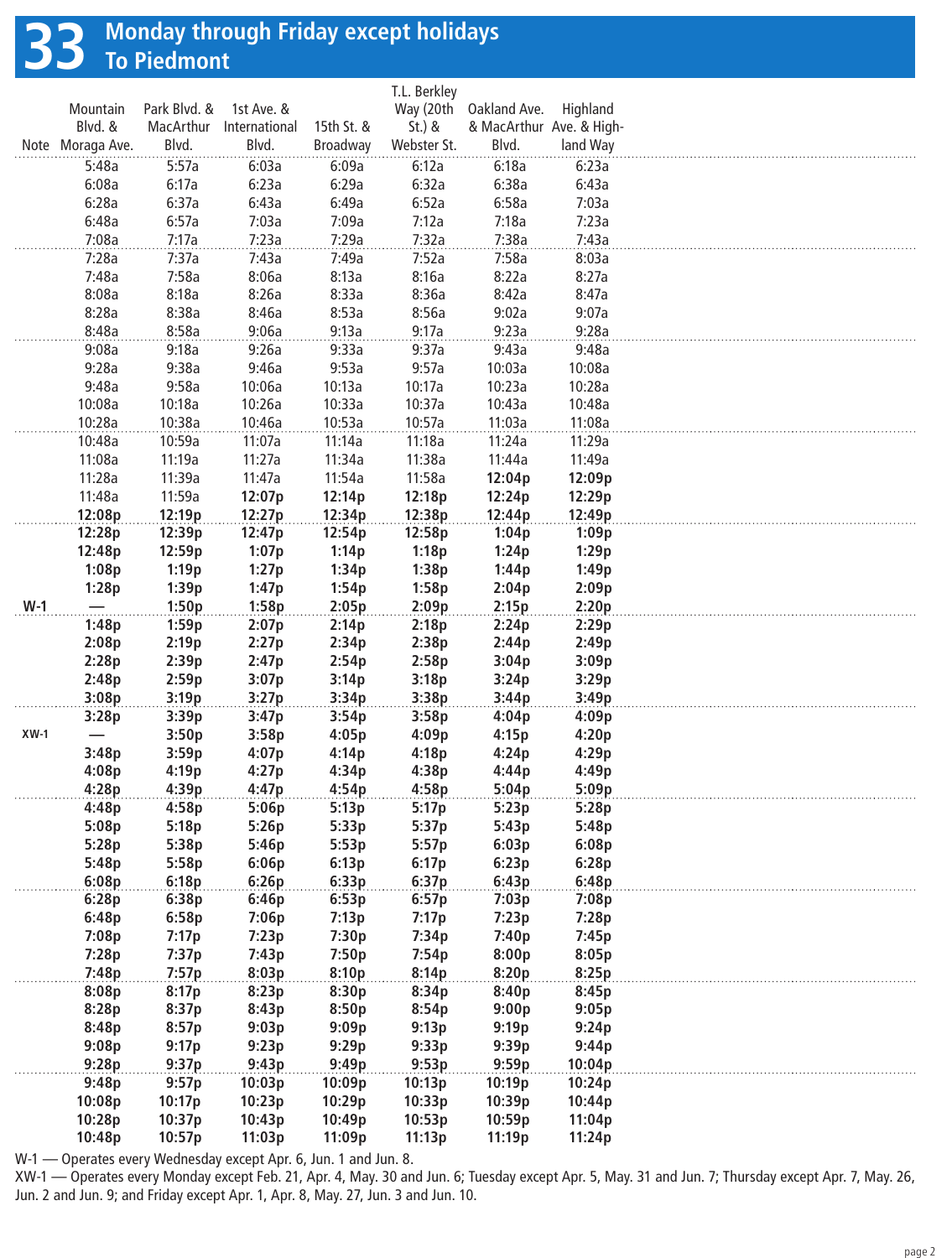# **33 Monday through Friday except holidays To Montclair**

|          |                          | T.L. Berkley |            |               |                   |             |
|----------|--------------------------|--------------|------------|---------------|-------------------|-------------|
| Highland | Harrison St.             | Way (20th    |            | 1st Ave. &    | Park Blvd. &      | Mountain    |
|          | Ave. & High- & MacArthur | $St.$ ) &    | 14th St. & | International | MacArthur         | Blvd. &     |
| land Way | Blvd.                    | Webster St.  | Broadway   | Blvd.         | Blvd.             | Moraga Ave. |
| 6:00a    | 6:05a                    | 6:10a        | 6:14a      | 6:20a         | 6:25a             | 6:32a       |
| 6:20a    | 6:25a                    | 6:30a        | 6:34a      | 6:40a         | 6:45a             | 6:52a       |
| 6:40a    | 6:45a                    | 6:50a        | 6:54a      | 7:00a         | 7:05a             | 7:12a       |
| 7:00a    | 7:06a                    | 7:11a        | 7:15a      | 7:21a         | 7:26a             | 7:33a       |
| 7:20a    | 7:26a                    | 7:31a        | 7:35a      | 7:41a         | 7:46a             | 7:53a       |
| 7:40a    | 7:46a                    | 7:52a        | 7:56a      | 8:02a         | 8:07a             | 8:14a       |
| 8:00a    | 8:06a                    | 8:12a        | 8:16a      | 8:22a         | 8:29a             | 8:36a       |
| 8:20a    | 8:26a                    | 8:32a        | 8:36a      | 8:42a         | 8:49a             | 8:56a       |
| 8:40a    | 8:46a                    | 8:52a        | 8:56a      | 9:02a         | 9:09a             | 9:16a       |
| 9:00a    | 9:06a                    | 9:12a        | 9:17a      | 9:23a         | 9:30a             | 9:37a       |
| 9:20a    | 9:26a                    | 9:32a        | 9:37a      | 9:43a         | 9:50a             | 9:57a       |
| 9:40a    | 9:46a                    | 9:52a        | 9:57a      | 10:03a        | 10:10a            | 10:17a      |
| 10:00a   | 10:06a                   | 10:12a       | 10:17a     | 10:23a        | 10:30a            | 10:37a      |
| 10:20a   | 10:26a                   | 10:32a       | 10:37a     | 10:43a        | 10:50a            | 10:57a      |
| 10:40a   | 10:46a                   | 10:52a       | 10:57a     | 11:03a        | 11:10a            | 11:17a      |
|          | 11:06a                   | 11:12a       | 11:18a     | 11:24a        | 11:31a            | 11:39a      |
| 11:00a   |                          |              |            |               |                   |             |
| 11:20a   | 11:26a                   | 11:32a       | 11:38a     | 11:44a        | 11:51a            | 11:59a      |
| 11:40a   | 11:46a                   | 11:52a       | 11:58a     | 12:04p        | 12:11p            | 12:19p      |
| 12:00p   | 12:06p                   | 12:12p       | 12:18p     | 12:24p        | 12:31p            | 12:39p      |
| 12:20p   | 12:26p                   | 12:32p       | 12:38p     | 12:44p        | 12:51p            | 12:59p      |
| 12:40p   | 12:46p                   | 12:52p       | 12:58p     | 1:04p         | 1:11p             | 1:19p       |
| 1:00p    | 1:06p                    | 1:12p        | 1:18p      | 1:24p         | 1:31p             | 1:39p       |
| 1:20p    | 1:26p                    | 1:32p        | 1:38p      | 1:44p         | 1:51p             | 1:59p       |
| 1:40p    | 1:46p                    | 1:52p        | 1:58p      | 2:04p         | 2:11p             | 2:19p       |
| 2:00p    | 2:06p                    | 2:12p        | 2:18p      | 2:24p         | 2:31p             | 2:39p       |
| 2:20p    | 2:26p                    | 2:32p        | 2:38p      | 2:44p         | 2:51p             | 2:59p       |
| 2:40p    | 2:46p                    | 2:52p        | 2:58p      | 3:04p         | 3:11p             | 3:19p       |
| 3:00p    | 3:06p                    | 3:12p        | 3:18p      | 3:24p         | 3:31p             | 3:39p       |
| 3:20p    | 3:26p                    | 3:32p        | 3:38p      | 3:44p         | 3:51p             | 3:59p       |
| 3:40p    | 3:46p                    | 3:52p        | 3:58p      | 4:04p         | 4:11p             | 4:19p       |
| 4:00p    | 4:06p                    | 4:12p        | 4:18p      | 4:24p         | 4:31p             | 4:39p       |
| 4:20p    | 4:26p                    | 4:32p        | 4:38p      | 4:44p         | 4:51p             | 4:59p       |
| 4:40p    | 4:46p                    | 4:52p        | 4:58p      | 5:04p         | 5:11p             | 5:19p       |
|          |                          |              |            |               |                   |             |
| 5:00p    | 5:06p                    | 5:12p        | 5:18p      | 5:24p         | 5:31p             | 5:39p       |
| 5:20p    | 5:26p                    | 5:32p        | 5:38p      | 5:44p         | 5:51p             | 5:59p       |
| 5:40p    | 5:46p                    | 5:52p        | 5:58p      | 6:04p         | 6:11 <sub>p</sub> | 6:19p       |
| 6:00p    | 6:06p                    | 6:12p        | 6:18p      | 6:24p         | 6:31p             | 6:39p       |
| 6:20p    | 6:26p                    | 6:32p        | 6:38p      | 6:44p         | 6:51p             | 6:59p       |
| 6:40p    | 6:46p                    | 6:52p        | 6:56p      | 7:02p         | 7:09p             | 7:16p       |
| 7:00p    | 7:06p                    | 7:12p        | 7:16p      | 7:22p         | 7:29p             | 7:36p       |
| 7:20p    | 7:26p                    | 7:32p        | 7:36p      | 7:42p         | 7:49p             | 7:56p       |
| 7:40p    | 7:45p                    | 7:50p        | 7:54p      | 8:00p         | 8:07p             | 8:14p       |
| 8:00p    | 8:05p                    | 8:10p        | 8:14p      | 8:20p         | 8:26p             | 8:33p       |
| 8:20p    | 8:25p                    | 8:30p        | 8:34p      | 8:40p         | 8:46p             | 8:53p       |
| 8:40p    | 8:45p                    | 8:50p        | 8:54p      | 9:00p         | 9:06p             | 9:13p       |
| 9:00p    | 9:05p                    | 9:10p        | 9:14p      | 9:20p         | 9:26p             | 9:33p       |
| 9:20p    | 9:25p                    | 9:30p        | 9:34p      | 9:40p         | 9:46p             | 9:53p       |
| 9:40p    | 9:45p                    | 9:50p        | 9:54p      | 10:00p        | 10:06p            | 10:13p      |
| 10:00p   | 10:05p                   | 10:10p       | 10:14p     | 10:20p        | 10:26p            | 10:33p      |
| 10:20p   | 10:25p                   | 10:30p       |            |               |                   | 10:53p      |
|          |                          |              | 10:34p     | 10:40p        | 10:46p            |             |
| 10:40p   | 10:45p                   | 10:50p       | 10:54p     | 11:00p        | 11:06p            | 11:13p      |
| 11:00p   | 11:05p                   | 11:10p       | 11:14p     | 11:20p        | 11:26p            | 11:33p      |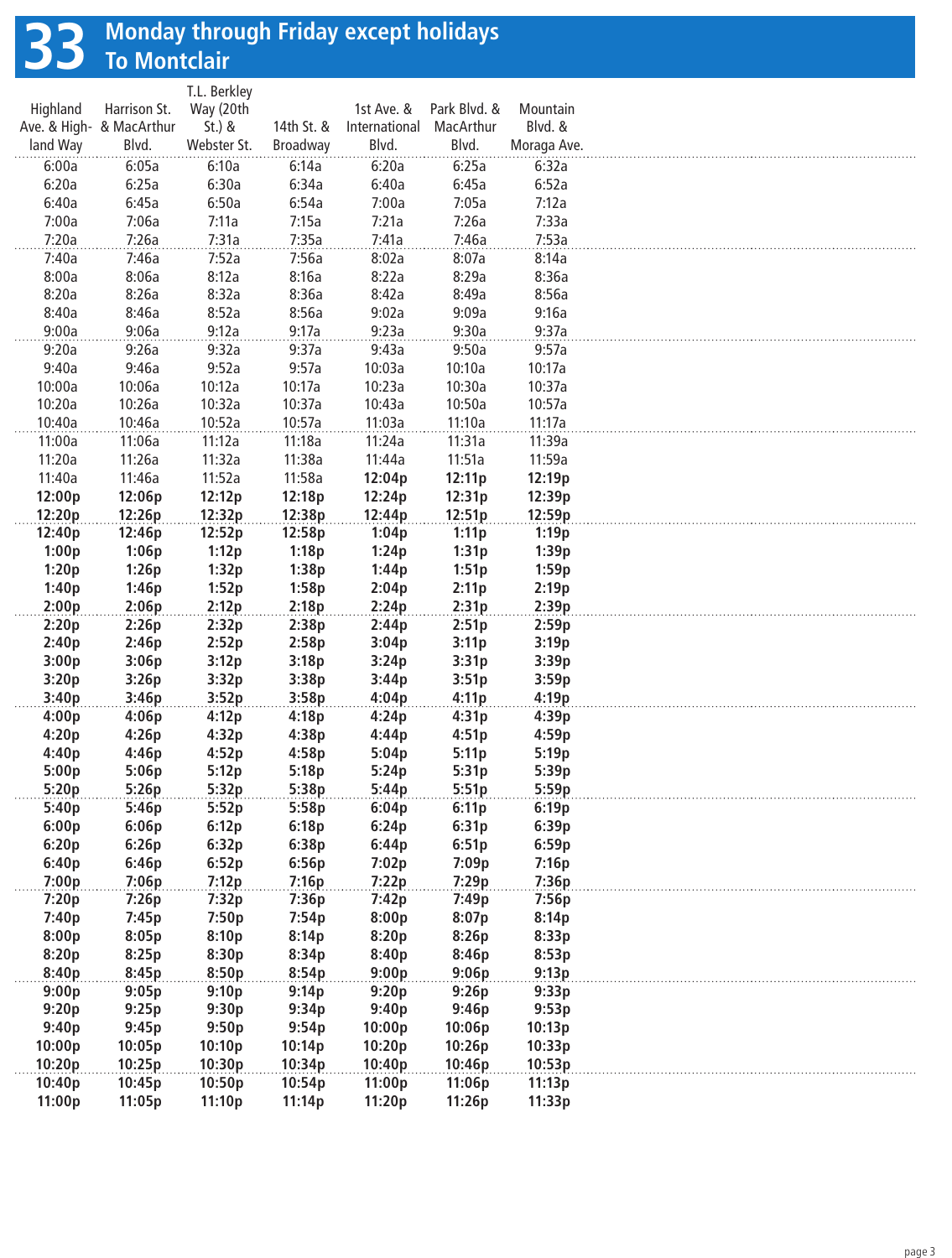# **33 Saturdays, Sundays and holidays To Piedmont**

|             |              |               |            | T.L. Berkley |                        |                          |  |
|-------------|--------------|---------------|------------|--------------|------------------------|--------------------------|--|
| Mountain    | Park Blvd. & | 1st Ave. &    |            |              | Way (20th Oakland Ave. | Highland                 |  |
| Blvd. &     | MacArthur    | International | 15th St. & | $St.$ ) &    |                        | & MacArthur Ave. & High- |  |
| Moraga Ave. | Blvd.        | Blvd.         | Broadway   | Webster St.  | Blvd.                  | land Way                 |  |
| 5:48a       | 5:57a        | 6:03a         | 6:09a      | 6:12a        | 6:16a                  | 6:20a                    |  |
| 6:08a       | 6:17a        | 6:23a         | 6:29a      | 6:32a        | 6:36a                  | 6:40a                    |  |
| 6:28a       | 6:37a        | 6:43a         | 6:49a      | 6:52a        | 6:56a                  | 7:00a                    |  |
| 6:48a       | 6:57a        | 7:03a         | 7:09a      | 7:12a        | 7:16a                  | 7:20a                    |  |
| 7:08a       | 7:17a        | 7:23a         | 7:29a      | 7:32a        | 7:36a                  | 7:40a                    |  |
| 7:28a       | 7:37a        | 7:43a         | 7:49a      | 7:52a        | 7:56a                  | 8:00a                    |  |
| 7:48a       | 7:57a        | 8:03a         | 8:09a      | 8:12a        | 8:16a                  | 8:20a                    |  |
| 8:08a       | 8:17a        | 8:23a         | 8:29a      | 8:32a        | 8:36a                  | 8:40a                    |  |
| 8:28a       | 8:37a        | 8:43a         | 8:49a      | 8:52a        | 8:56a                  | 9:00a                    |  |
| 8:48a       | 8:58a        | 9:06a         | 9:14a      | 9:18a        | 9:22a                  | 9:26a                    |  |
| 9:08a       | 9:18a        | 9:26a         | 9:34a      | 9:38a        | 9:42a                  | 9:46a                    |  |
| 9:28a       | 9:38a        | 9:46a         | 9:54a      | 9:58a        | 10:02a                 | 10:06a                   |  |
| 9:48a       | 9:58a        | 10:06a        | 10:14a     | 10:18a       | 10:24a                 | 10:28a                   |  |
| 10:08a      | 10:18a       | 10:26a        | 10:34a     | 10:38a       | 10:44a                 | 10:48a                   |  |
| 10:28a      | 10:38a       | 10:46a        | 10:54a     | 10:58a       | 11:04a                 | 11:08a                   |  |
| 10:48a      | 10:59a       | 11:07a        | 11:15a     | 11:19a       | 11:25a                 | 11:29a                   |  |
| 11:08a      | 11:19a       | 11:27a        | 11:35a     | 11:39a       | 11:45a                 | 11:49a                   |  |
| 11:28a      | 11:39a       | 11:47a        | 11:55a     | 11:59a       | 12:05p                 | 12:09p                   |  |
| 11:48a      | 11:59a       | 12:07p        | 12:15p     | 12:19p       | 12:25p                 | 12:29p                   |  |
| 12:08p      | 12:19p       | 12:27p        | 12:35p     | 12:39p       | 12:45p                 | 12:49p                   |  |
| 12:28p      | 12:39p       | 12:47p        | 12:55p     | 12:59p       | 1:05p                  | 1:09p                    |  |
| 12:48p      | 12:59p       | 1:07p         | 1:15p      | 1:19p        | 1:25p                  | 1:29p                    |  |
| 1:08p       | 1:19p        | 1:27p         | 1:35p      | 1:39p        | 1:45p                  | 1:49p                    |  |
| 1:28p       | 1:39p        | 1:47p         | 1:55p      | 1:59p        | 2:05p                  | 2:09p                    |  |
|             |              | 2:07p         |            |              |                        |                          |  |
| 1:48p       | 1:59p        |               | 2:15p      | 2:19p        | 2:25p                  | 2:29p                    |  |
| 2:08p       | 2:19p        | 2:27p         | 2:35p      | 2:39p        | 2:45p                  | 2:49p                    |  |
| 2:28p       | 2:39p        | 2:47p         | 2:55p      | 2:59p        | 3:05p                  | 3:09p                    |  |
| 2:48p       | 2:59p        | 3:07p         | 3:15p      | 3:19p        | 3:25p                  | 3:29p                    |  |
| 3:08p       | 3:19p        | 3:27p         | 3:35p      | 3:39p        | 3:45p                  | 3:49p                    |  |
| 3:28p       | 3:39p        | 3:47p         | 3:55p      | 3:59p        | 4:05p                  | 4:09p                    |  |
| 3:48p       | 3:59p        | 4:07p         | 4:15p      | 4:19p        | 4:25p                  | 4:29p                    |  |
| 4:08p       | 4:19p        | 4:27p         | 4:35p      | 4:39p        | 4:45p                  | 4:49p                    |  |
| 4:28p       | 4:39p        | 4:47p         | 4:55p      | 4:59p        | 5:05p                  | 5:09p                    |  |
| 4:48p       | 4:58p        | 5:05p         | 5:13p      | 5:17p        | 5:23p                  | 5:27p                    |  |
| 5:08p       | 5:18p        | 5:25p         | 5:33p      | 5:37p        | 5:43p                  | 5:47p                    |  |
| 5:28p       | 5:38p        | 5:45p         | 5:53p      | 5:57p        | 6:03p                  | 6:07p                    |  |
| 5:48p       | 5:58p        | 6:05p         | 6:13p      | 6:17p        | 6:23p                  | 6:27p                    |  |
| 6:08p       | 6:17p        | 6:24p         | 6:32p      | 6:36p        | 6:42p                  | 6:46p                    |  |
| 6:28p       | 6:37p        | 6:44p         | 6:52p      | 6:56p        | 7:02p                  | 7:06p                    |  |
| 6:48p       | 6:57p        | 7:04p         | 7:12p      | 7:16p        | 7:22p                  | 7:26p                    |  |
| 7:08p       | 7:17p        | 7:24p         | 7:32p      | 7:36p        | 7:42p                  | 7:46p                    |  |
| 7:28p       | 7:37p        | 7:44p         | 7:52p      | 7:56p        | 8:02p                  | 8:06p                    |  |
| 7:48p       | 7:57p        | 8:03p         | 8:09p      | 8:13p        | 8:19p                  | 8:23p                    |  |
| 8:08p       | 8:17p        | 8:23p         | 8:29p      | 8:33p        | 8:39p                  | 8:43p                    |  |
| 8:28p       | 8:37p        | 8:43p         | 8:49p      | 8:53p        | 8:59p                  | 9:03p                    |  |
| 8:48p       | 8:57p        | 9:03p         | 9:09p      | 9:13p        | 9:19p                  | 9:23p                    |  |
| 9:08p       | 9:17p        | 9:23p         | 9:29p      | 9:33p        | 9:39p                  | 9:43p                    |  |
| 9:28p       | 9:37p        | 9:43p         | 9:49p      | 9:53p        | 9:59p                  | 10:03p                   |  |
| 9:48p       | 9:57p        | 10:03p        | 10:09p     | 10:13p       | 10:19p                 | 10:23p                   |  |
| 10:08p      | 10:17p       | 10:23p        | 10:29p     | 10:33p       | 10:39p                 | 10:43p                   |  |
|             |              |               |            |              |                        |                          |  |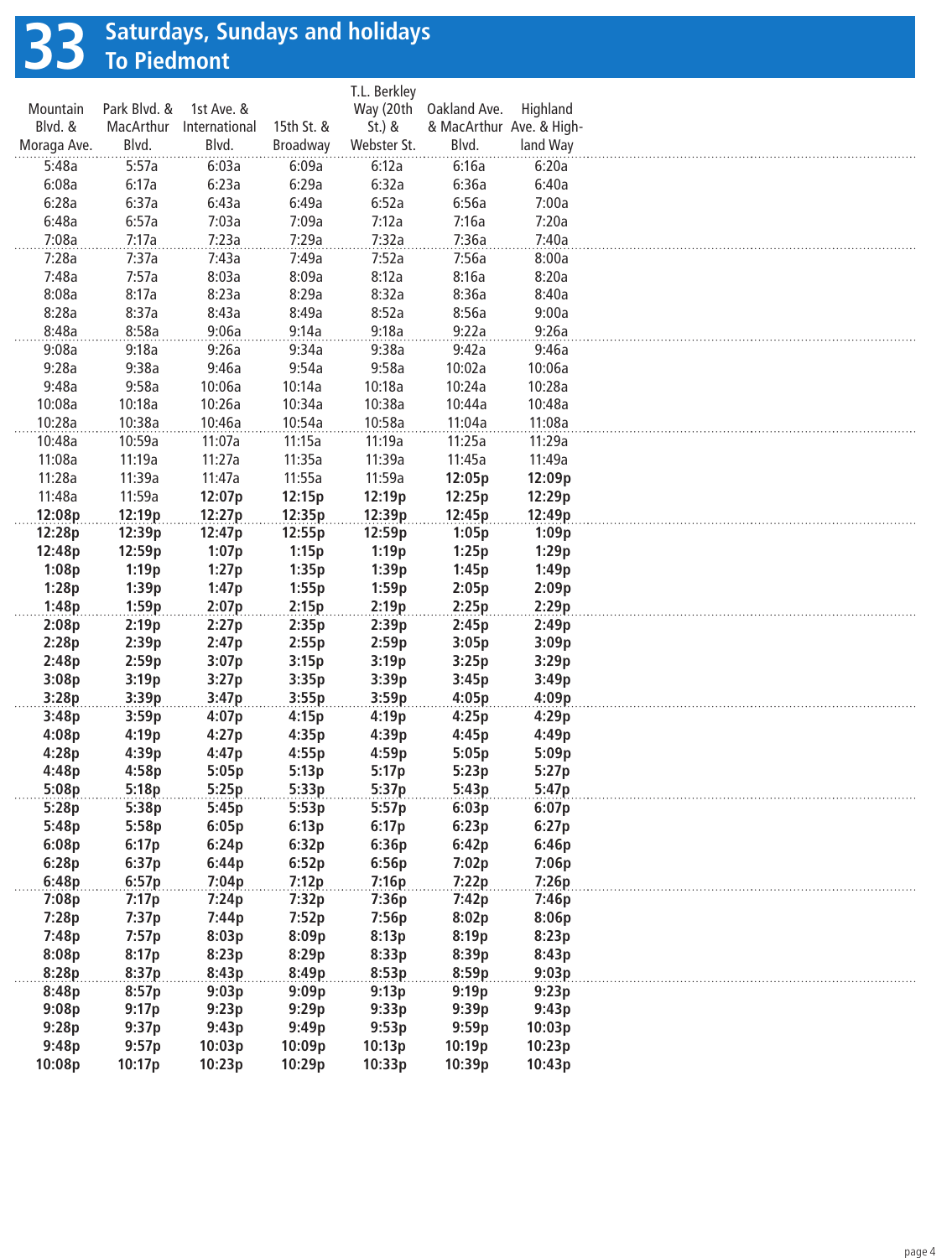# **33 Saturdays, Sundays and holidays To Montclair**

|             |              |               |            | T.L. Berkley |                          |          |
|-------------|--------------|---------------|------------|--------------|--------------------------|----------|
| Mountain    | Park Blvd. & | 1st Ave. &    |            | Way (20th    | Harrison St.             | Highland |
| Blvd. &     | MacArthur    | International | 14th St. & | $St.$ ) &    | Ave. & High- & MacArthur |          |
| Moraga Ave. | Blvd.        | Blvd.         | Broadway   | Webster St.  | Blvd.                    | land Way |
| 6:30a       | 6:24a        | 6:19a         | 6:14a      | 6:10a        | 6:05a                    | 6:00a    |
| 6:50a       | 6:44a        | 6:39a         | 6:34a      | 6:30a        | 6:25a                    | 6:20a    |
| 7:10a       | 7:04a        | 6:59a         | 6:54a      | 6:50a        | 6:45a                    | 6:40a    |
| 7:30a       | 7:24a        | 7:19a         | 7:14a      | 7:10a        | 7:05a                    | 7:00a    |
| 7:50a       | 7:44a        | 7:39a         | 7:34a      | 7:30a        | 7:25a                    | 7:20a    |
| 8:10a       | 8:04a        | 7:59a         | 7:54a      | 7:50a        | 7:45a                    | 7:40a    |
| 8:33a       | 8:27a        | 8:21a         | 8:15a      | 8:11a        | 8:05a                    | 8:00a    |
| 8:53a       | 8:47a        | 8:41a         | 8:35a      | 8:31a        | 8:25a                    | 8:20a    |
| 9:13a       | 9:07a        | 9:01a         | 8:55a      | 8:51a        | 8:45a                    | 8:40a    |
| 9:36a       | 9:30a        | 9:24a         | 9:17a      | 9:12a        | 9:06a                    | 9:00a    |
| 9:56a       | 9:50a        | 9:44a         | 9:37a      | 9:32a        | 9:26a                    | 9:20a    |
| 10:16a      | 10:10a       | 10:04a        | 9:57a      | 9:52a        | 9:46a                    | 9:40a    |
| 10:36a      | 10:30a       | 10:24a        | 10:17a     | 10:12a       | 10:06a                   | 10:00a   |
| 10:56a      | 10:50a       |               |            | 10:32a       |                          |          |
| 11:16a      |              | 10:44a        | 10:37a     | 10:52a       | 10:26a                   | 10:20a   |
|             | 11:10a       | 11:04a        | 10:57a     |              | 10:46a                   | 10:40a   |
| 11:38a      | 11:32a       | 11:25a        | 11:18a     | 11:12a       | 11:06a                   | 11:00a   |
| 11:58a      | 11:52a       | 11:45a        | 11:38a     | 11:32a       | 11:26a                   | 11:20a   |
| 12:18p      | 12:12p       | 12:05p        | 11:58a     | 11:52a       | 11:46a                   | 11:40a   |
| 12:38p      | 12:32p       | 12:25p        | 12:18p     | 12:12p       | 12:06p                   | 12:00p   |
| 12:58p      | 12:52p       | 12:45p        | 12:38p     | 12:32p       | 12:26p                   | 12:20p   |
| 1:18p       | 1:12p        | 1:05p         | 12:58p     | 12:52p       | 12:46p                   | 12:40p   |
| 1:38p       | 1:32p        | 1:25p         | 1:18p      | 1:12p        | 1:06p                    | 1:00p    |
| 1:58p       | 1:52p        | 1:45p         | 1:38p      | 1:32p        | 1:26p                    | 1:20p    |
| 2:18p       | 2:12p        | 2:05p         | 1:58p      | 1:52p        | 1:46p                    | 1:40p    |
| 2:38p       | 2:32p        | 2:25p         | 2:18p      | 2:12p        | 2:06p                    | 2:00p    |
| 2:58p       | 2:52p        | 2:45p         | 2:38p      | 2:32p        | 2:26p                    | 2:20p    |
| 3:18p       | 3:12p        | 3:05p         | 2:58p      | 2:52p        | 2:46p                    | 2:40p    |
| 3:38p       | 3:32p        | 3:25p         | 3:18p      | 3:12p        | 3:06p                    | 3:00p    |
| 3:58p       | 3:52p        | 3:45p         | 3:38p      | 3:32p        | 3:26p                    | 3:20p    |
| 4:18p       | 4:12p        | 4:05p         | 3:58p      | 3:52p        | 3:46p                    | 3:40p    |
| 4:36p       | 4:29p        | 4:22p         | 4:16p      | 4:11p        | 4:06p                    | 4:00p    |
| 4:56p       | 4:49p        | 4:42p         | 4:36p      | 4:31p        | 4:26p                    | 4:20p    |
| 5:16p       | 5:09p        | 5:02p         | 4:56p      | 4:51p        | 4:46p                    | 4:40p    |
| 5:36p       | 5:29p        | 5:22p         | 5:16p      | 5:11p        | 5:06p                    | 5:00p    |
| 5:56p       | 5:49p        | 5:42p         | 5:36p      | 5:31p        | 5:26p                    | 5:20p    |
| 6:16p       | 6:09p        | 6:02p         | 5:56p      | 5:51p        | 5:46p                    | 5:40p    |
| 6:35p       | 6:28p        | 6:21p         | 6:15p      | 6:11p        | 6:06p                    | 6:00p    |
| 6:55p       | 6:48p        | 6:41p         | 6:35p      | 6:31p        | 6:26p                    | 6:20p    |
| 7:15p       | 7:08p        | 7:01p         | 6:55p      | 6:51p        | 6:46p                    | 6:40p    |
| 7:35p       | 7:28p        | 7:21p         | 7:15p      | 7:11p        | 7:06p                    | 7:00p    |
| 7:55p       | 7:48p        | 7:41p         | 7:35p      | 7:31p        | 7:26p                    | 7:20p    |
| 8:15p       | 8:08p        | 8:01p         | 7:55p      | 7:51p        | 7:46p                    | 7:40p    |
| 8:35p       | 8:28p        | 8:21p         | 8:15p      | 8:11p        | 8:06p                    | 8:00p    |
| 8:55p       | 8:48p        | 8:41p         | 8:35p      | 8:31p        | 8:26p                    | 8:20p    |
| 9:11p       | 9:05p        | 8:59p         | 8:54p      | 8:50p        | 8:45p                    | 8:40p    |
| 9:31p       | 9:25p        | 9:19p         | 9:14p      | 9:10p        | 9:05p                    | 9:00p    |
| 9:51p       | 9:45p        | 9:39p         | 9:34p      | 9:30p        | 9:25p                    | 9:20p    |
| 10:11p      | 10:05p       | 9:59p         | 9:54p      | 9:50p        | 9:45p                    | 9:40p    |
| 10:31p      | 10:25p       | 10:19p        | 10:14p     | 10:10p       | 10:05p                   | 10:00p   |
|             |              |               |            |              |                          |          |